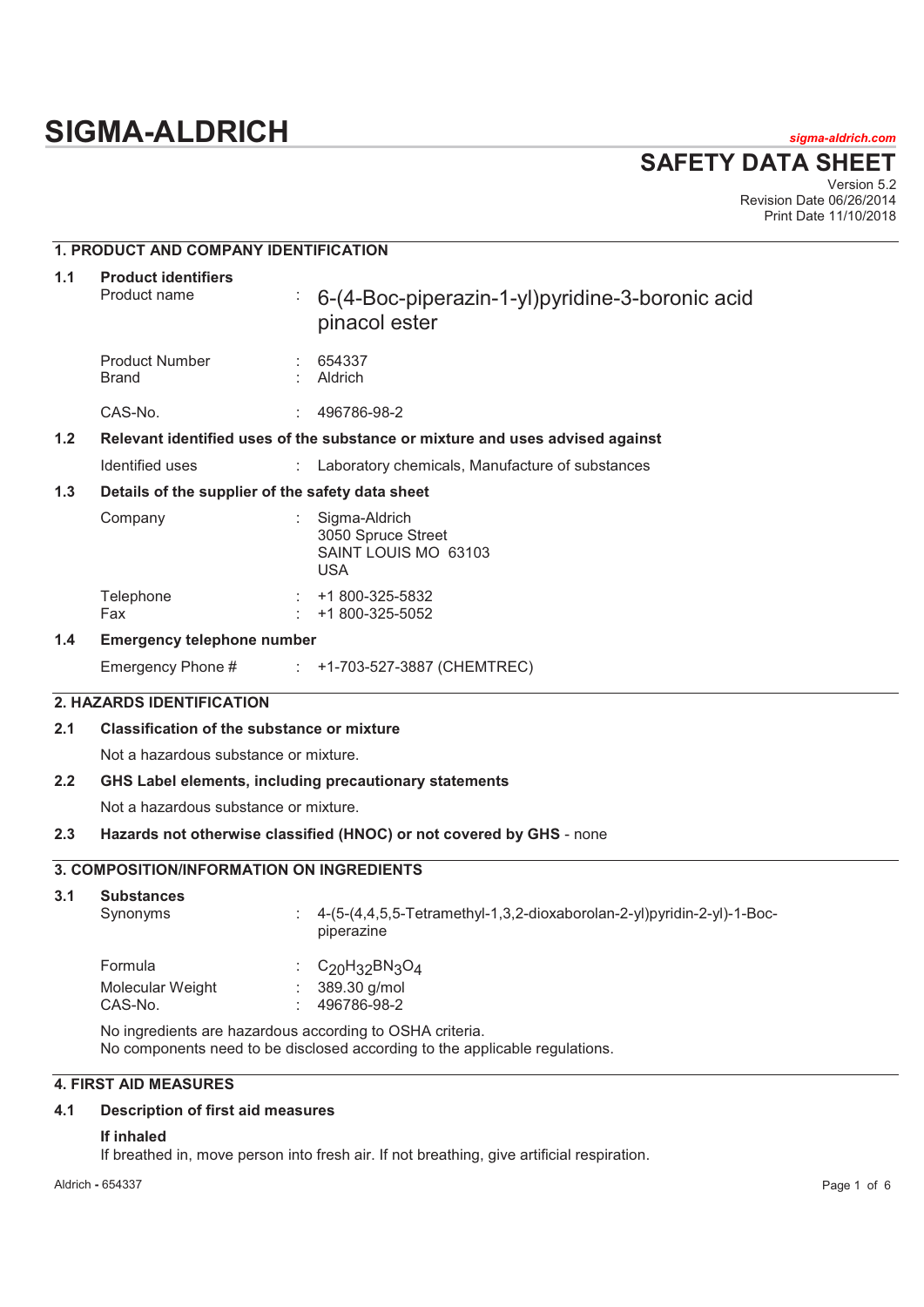**In case of skin contact**  Wash off with soap and plenty of water.

#### **In case of eye contact**

Flush eyes with water as a precaution.

#### **If swallowed**

Never give anything by mouth to an unconscious person. Rinse mouth with water.

- **4.2 Most important symptoms and effects, both acute and delayed**  The most important known symptoms and effects are described in the labelling (see section 2.2) and/or in section 11
- **4.3 Indication of any immediate medical attention and special treatment needed**  no data available

# **5. FIREFIGHTING MEASURES**

#### **5.1 Extinguishing media**

**Suitable extinguishing media**  Use water spray, alcohol-resistant foam, dry chemical or carbon dioxide.

- **5.2 Special hazards arising from the substance or mixture**  Carbon oxides, nitrogen oxides (NOx), Borane/boron oxides
- **5.3 Advice for firefighters**  Wear self contained breathing apparatus for fire fighting if necessary.
- **5.4 Further information**  no data available

# **6. ACCIDENTAL RELEASE MEASURES**

- **6.1 Personal precautions, protective equipment and emergency procedures**  Avoid dust formation. Avoid breathing vapours, mist or gas. For personal protection see section 8.
- **6.2 Environmental precautions**  Do not let product enter drains.
- **6.3 Methods and materials for containment and cleaning up**  Sweep up and shovel. Keep in suitable, closed containers for disposal.
- **6.4 Reference to other sections**  For disposal see section 13.

### **7. HANDLING AND STORAGE**

#### **7.1 Precautions for safe handling**  Provide appropriate exhaust ventilation at places where dust is formed.Normal measures for preventive fire protection. For precautions see section 2.2.

**7.2 Conditions for safe storage, including any incompatibilities**  Keep container tightly closed in a dry and well-ventilated place.

#### **7.3 Specific end use(s)**  Apart from the uses mentioned in section 1.2 no other specific uses are stipulated

### **8. EXPOSURE CONTROLS/PERSONAL PROTECTION**

#### **8.1 Control parameters**

**Components with workplace control parameters**  Contains no substances with occupational exposure limit values.

#### **8.2 Exposure controls**

# **Appropriate engineering controls**

General industrial hygiene practice.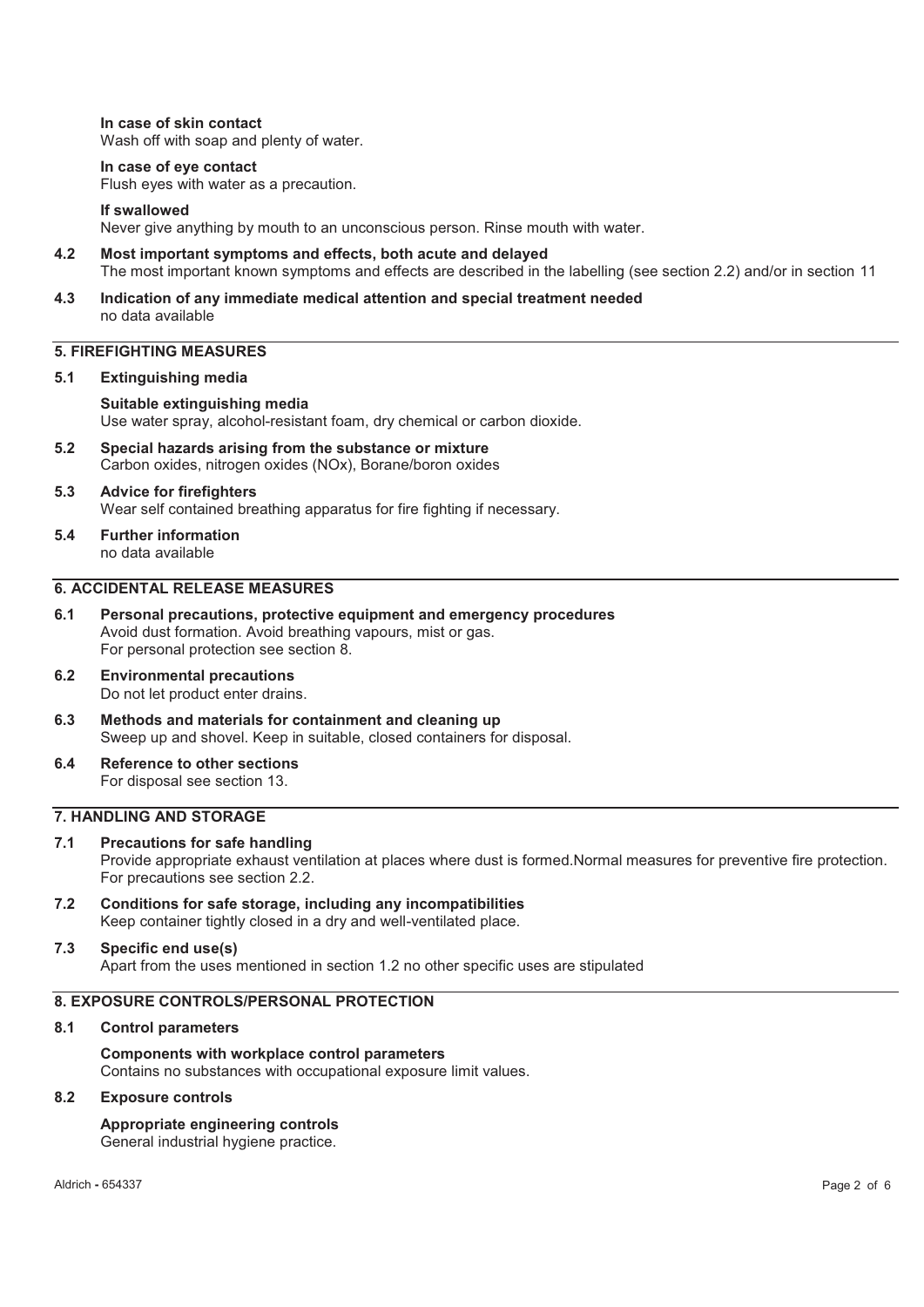#### **Personal protective equipment**

#### **Eye/face protection**

Use equipment for eye protection tested and approved under appropriate government standards such as NIOSH (US) or EN 166(EU).

#### **Skin protection**

Handle with gloves. Gloves must be inspected prior to use. Use proper glove removal technique (without touching glove's outer surface) to avoid skin contact with this product. Dispose of contaminated gloves after use in accordance with applicable laws and good laboratory practices. Wash and dry hands.

#### **Body Protection**

Choose body protection in relation to its type, to the concentration and amount of dangerous substances, and to the specific work-place., The type of protective equipment must be selected according to the concentration and amount of the dangerous substance at the specific workplace.

#### **Respiratory protection**

Respiratory protection is not required. Where protection from nuisance levels of dusts are desired, use type N95 (US) or type P1 (EN 143) dust masks. Use respirators and components tested and approved under appropriate government standards such as NIOSH (US) or CEN (EU).

#### **Control of environmental exposure**

Do not let product enter drains.

### **9. PHYSICAL AND CHEMICAL PROPERTIES**

#### **9.1 Information on basic physical and chemical properties**

| a)      | Appearance                                         | Form: solid                                      |
|---------|----------------------------------------------------|--------------------------------------------------|
| b)      | Odour                                              | no data available                                |
| c)      | <b>Odour Threshold</b>                             | no data available                                |
| d)      | рH                                                 | no data available                                |
| e)      | Melting point/freezing<br>point                    | Melting point/range: 165 - 169 °C (329 - 336 °F) |
| f)      | Initial boiling point and<br>boiling range         | no data available                                |
| g)      | Flash point                                        | no data available                                |
| h)      | Evapouration rate                                  | no data available                                |
| i)      | Flammability (solid, gas)                          | no data available                                |
| j)      | Upper/lower<br>flammability or<br>explosive limits | no data available                                |
| k)      | Vapour pressure                                    | no data available                                |
| $\vert$ | Vapour density                                     | no data available                                |
| m)      | Relative density                                   | no data available                                |
| n)      | Water solubility                                   | no data available                                |
| O)      | Partition coefficient: n-<br>octanol/water         | log Pow: 3.451                                   |
| p)      | Auto-ignition<br>temperature                       | no data available                                |
| q)      | Decomposition<br>temperature                       | no data available                                |
| r)      | Viscosity                                          | no data available                                |
| s)      | <b>Explosive properties</b>                        | no data available                                |
| t)      | Oxidizing properties                               | no data available                                |
|         |                                                    |                                                  |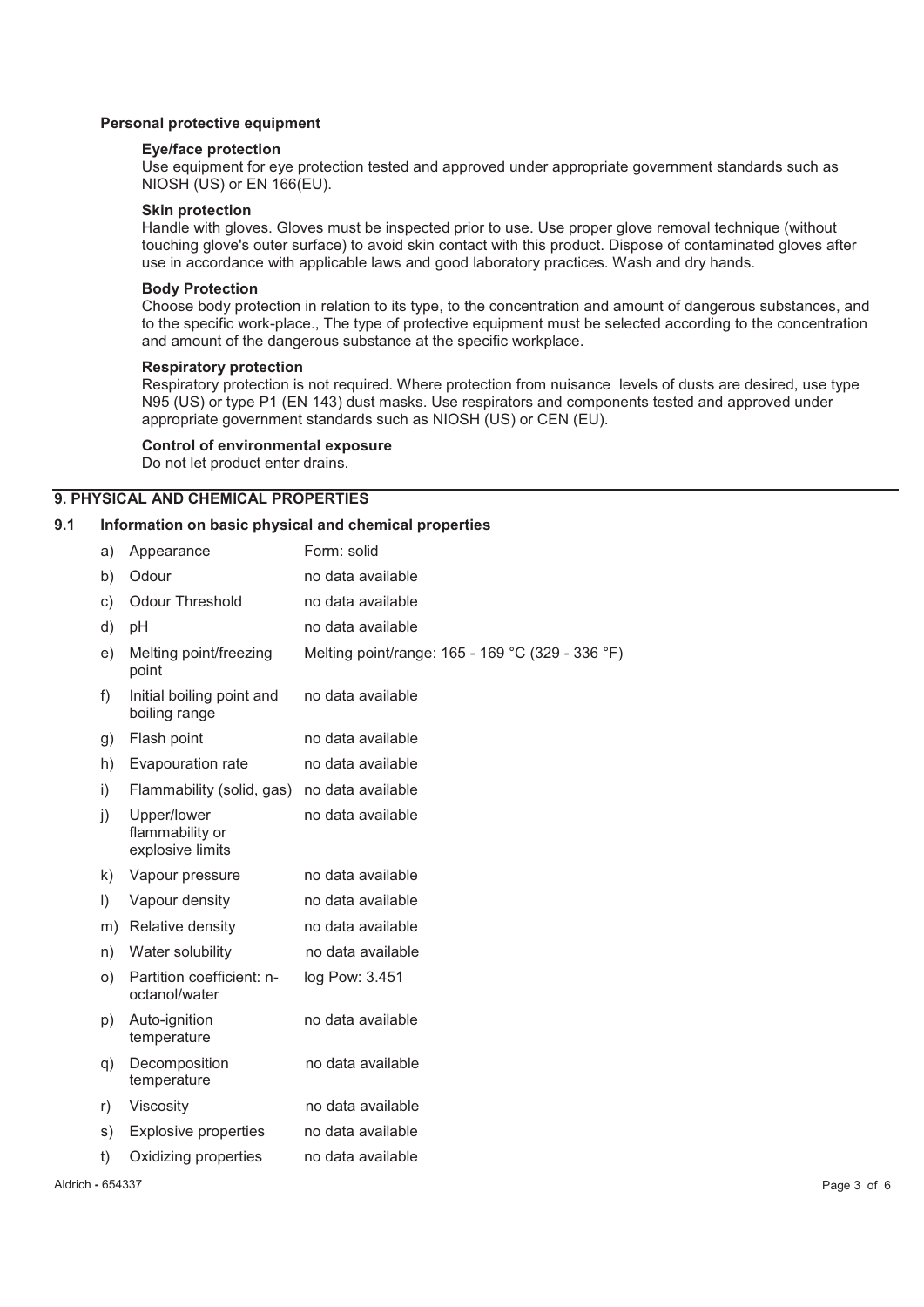# **9.2 Other safety information**

no data available

# **10. STABILITY AND REACTIVITY**

# **10.1 Reactivity**

no data available

- **10.2 Chemical stability**  Stable under recommended storage conditions.
- **10.3 Possibility of hazardous reactions**  no data available
- **10.4 Conditions to avoid**  no data available
- **10.5 Incompatible materials**  Strong oxidizing agents
- **10.6 Hazardous decomposition products**  Other decomposition products - no data available In the event of fire: see section 5

# **11. TOXICOLOGICAL INFORMATION**

# **11.1 Information on toxicological effects**

**Acute toxicity**  no data available

Inhalation: no data available

Dermal: no data available

no data available

#### **Skin corrosion/irritation**  no data available

### **Serious eye damage/eye irritation**  no data available

#### **Respiratory or skin sensitisation**  no data available

**Germ cell mutagenicity**  no data available

# **Carcinogenicity**

- IARC: No component of this product present at levels greater than or equal to 0.1% is identified as probable, possible or confirmed human carcinogen by IARC.
- ACGIH: No component of this product present at levels greater than or equal to 0.1% is identified as a carcinogen or potential carcinogen by ACGIH.
- NTP: No component of this product present at levels greater than or equal to 0.1% is identified as a known or anticipated carcinogen by NTP.
- OSHA: No component of this product present at levels greater than or equal to 0.1% is identified as a carcinogen or potential carcinogen by OSHA.

# **Reproductive toxicity**

no data available

no data available

**Specific target organ toxicity - single exposure**  no data available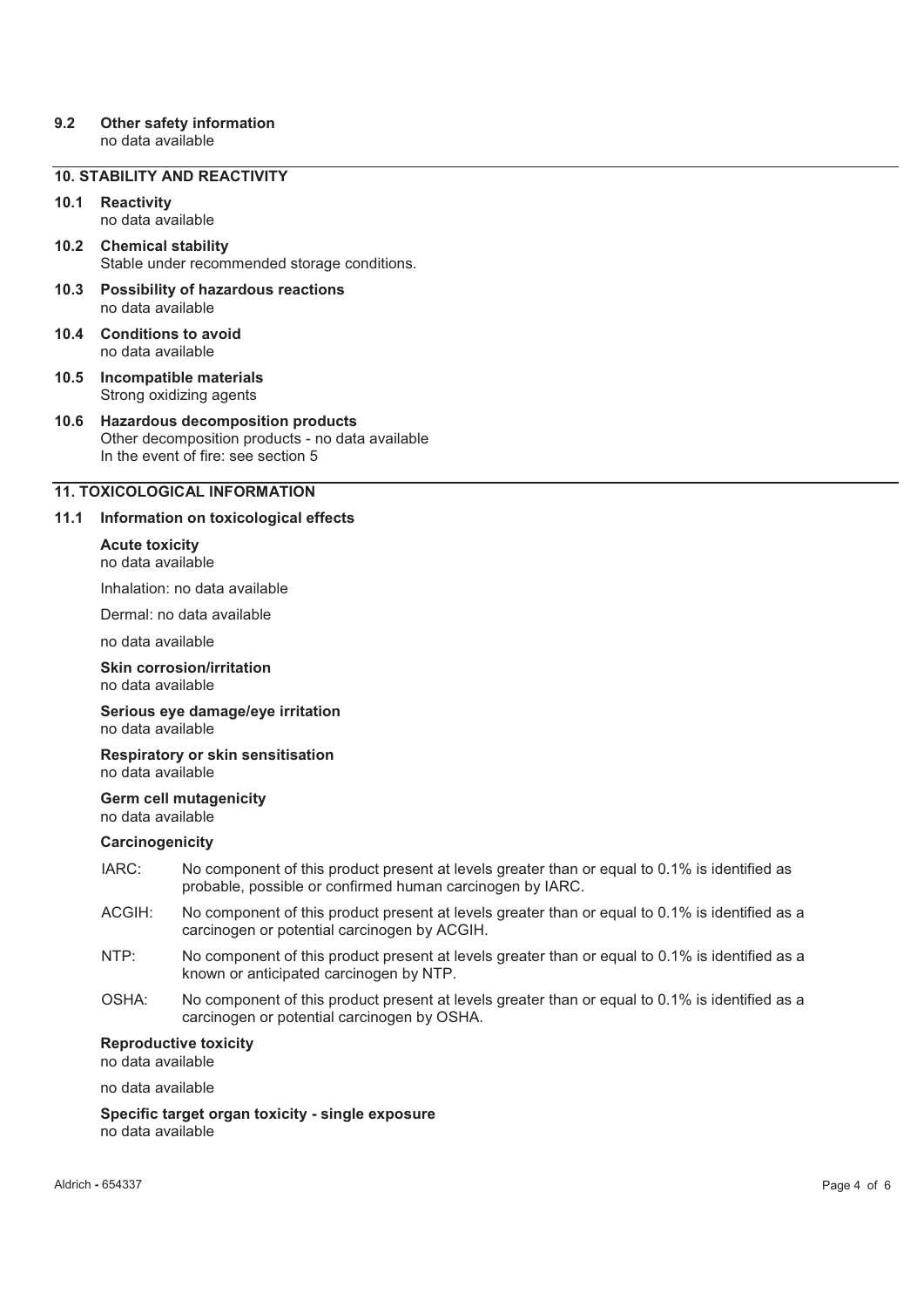# **Specific target organ toxicity - repeated exposure**

no data available

#### **Aspiration hazard**  no data available

# **Additional Information**

### RTECS: Not available

To the best of our knowledge, the chemical, physical, and toxicological properties have not been thoroughly investigated.

### **12. ECOLOGICAL INFORMATION**

#### **12.1 Toxicity**

no data available

#### **12.2 Persistence and degradability**  no data available

**12.3 Bioaccumulative potential**  no data available

#### **12.4 Mobility in soil**  no data available

# **12.5 Results of PBT and vPvB assessment**

PBT/vPvB assessment not available as chemical safety assessment not required/not conducted

#### **12.6 Other adverse effects**

no data available

# **13. DISPOSAL CONSIDERATIONS**

### **13.1 Waste treatment methods**

#### **Product**

Offer surplus and non-recyclable solutions to a licensed disposal company.

### **Contaminated packaging**

Dispose of as unused product.

# **14. TRANSPORT INFORMATION**

# **DOT (US)**

Not dangerous goods

**IMDG** Not dangerous goods

#### **IATA**

Not dangerous goods

### **15. REGULATORY INFORMATION**

# **SARA 302 Components**

SARA 302: No chemicals in this material are subject to the reporting requirements of SARA Title III, Section 302.

### **SARA 313 Components**

SARA 313: This material does not contain any chemical components with known CAS numbers that exceed the threshold (De Minimis) reporting levels established by SARA Title III, Section 313.

# **SARA 311/312 Hazards**

No SARA Hazards

#### **Massachusetts Right To Know Components**

No components are subject to the Massachusetts Right to Know Act.